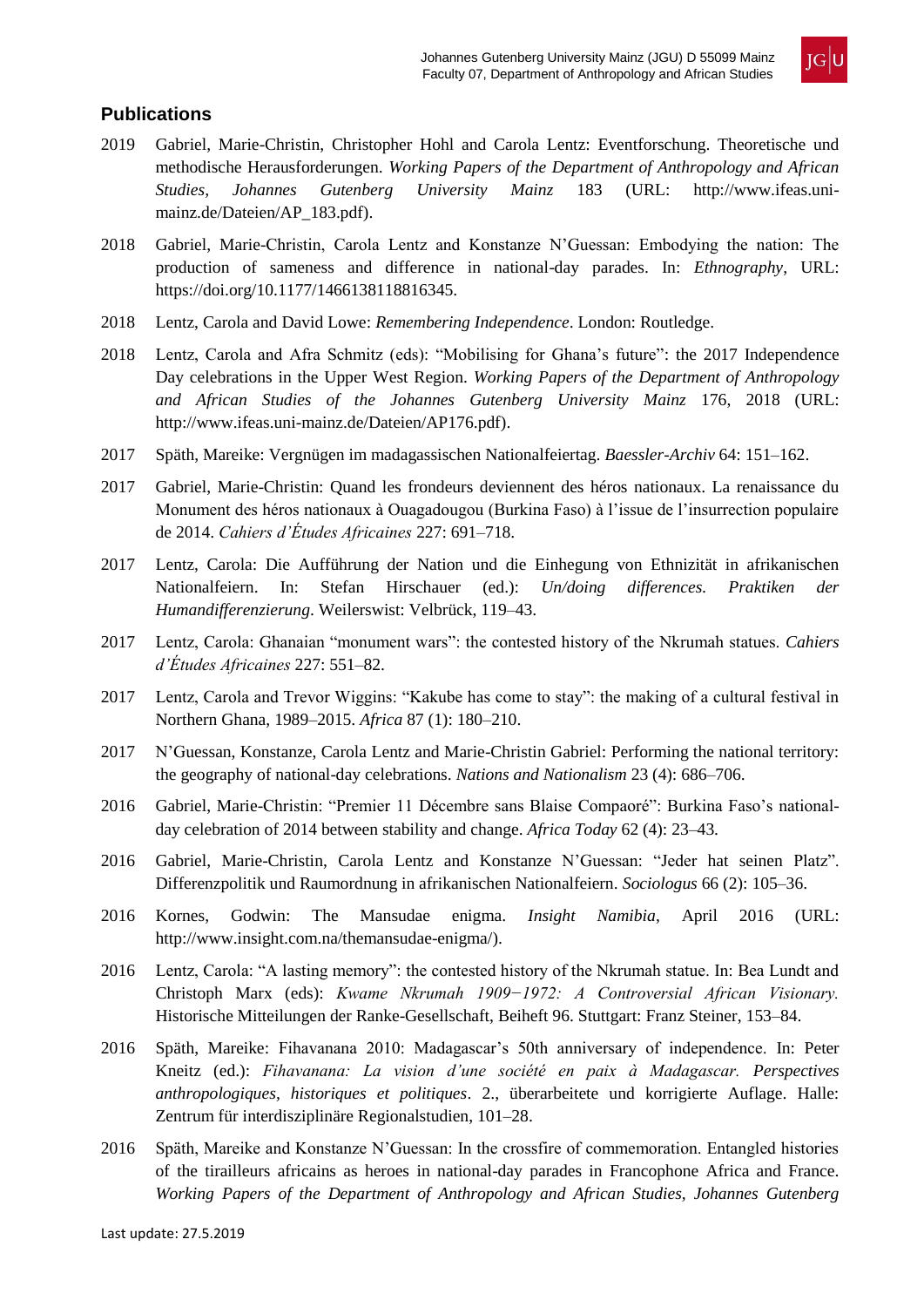

*University Mainz* 169 (URL: http://www.ifeas.uni-mainz.de/Dateien/AP%20169.pdf).

- 2016 Tiewa, Kathrin: *The Lion and his Pride: The Politics of Commemoration in Cameroon*. (Mainzer Beiträge zur Afrikaforschung, 38) Köln: Rüdiger Köppe.
- 2015 Haberecht, Svenja: *Vom Reichtum eines armen Landes. Nationalfeiern und Nationenbildung in Burkina Faso*. (unpublished thesis, Johannes Gutenberg University Mainz).
- 2015 Kornes, Godwin: Long shadow of the past finally confronted: some reflections on the recognition of genocide from a German perspective. *Insight Namibia*, August 2015, 32–33.
- 2015 Kornes, Godwin: Celebrating Independence Day: the aesthetics and politics of national commemoration in Namibia. *Journal of Namibian Studies* 17: 27–50.
- 2015 Nad, Veronika: Father of the nation: Tanzania's independence jubilee and the Nyerere myth. *Working Papers of the Department of Anthropology and African Studies, Johannes Gutenberg University Mainz* 164 (URL: http://www.ifeas.uni-mainz.de/Dateien/AP\_164.pdf).
- 2015 N'Guessan, Konstanze: *Histories of Independence: An Ethnography of the Past in the Present in Côte d'Ivoire*. (unpublished thesis, Johannes Gutenberg University Mainz).
- 2015 N'Guessan, Konstanze: Fathers and children of Ivorian independence: metaphors of kinship and generation in the making of a national time. *Africa* 85 (2): 289–311.
- 2015 N'Guessan, Konstanze: Côte d'Ivoire: pentecostalism, politics and performances of the past. *Nova Religio* 18 (3): 80–100.
- 2015 Späth, Mareike: *Ein günstiger Augenblick. Das Jubiläum der Unabhängigkeit in Madagaskar*. (unpublished thesis, Johannes Gutenberg University Mainz).
- 2015 Tiewa, Kathrin and Emmanuel Yenshu Vubo: Celebrating unity and debating unity in Cameroon's 2010 independence jubilees, the 'cinquantenaire'. *Cahiers d'Études Africaines* 55 (2), 218: 331–57.
- 2014 Mauer, Maximilian: Das Cinquantenaire in Benin. Konflikte und Risiken eines politischen Rituals. *Working Papers of the Department of Anthropology and African Studies, Johannes Gutenberg University Mainz* 144 (URL: http://www.ifeas.uni-mainz.de/Dateien/AP144.pdf).
- 2014 Petzold, Vanessa: "Building a nation is also dreaming together". Das Cinquantenaire der Demokratischen Republik Kongo. *Working Papers of the Department of Anthropology and African Studies, Johannes Gutenberg University Mainz* 148 (URL: http://www.ifeas.unimainz.de/Dateien/AP148.pdf).
- 2014 Späth, Mareike: Fihavanana 2010: national solidarity within the context of Madagascar's 50th anniversary of independence. In: Peter Kneitz (ed.): *Fihavanana: La vision d'une société paisable à Madagascar*. Halle: Universitätsverlag Halle-Wittenberg, 101–28.
- 2013 Fricke, Christine: Protocol, politics and popular culture: the independence jubilee in Gabon. *Nations and Nationalism* 19 (2): 238–56.
- 2013 Gabriel, Marie-Christin: Inszenierungen von Nation im Rahmen des Unabhängigkeitsjubiläums in Benin im Jahr 2010. *Working papers of the Department of Anthropology and African Studies, Johannes Gutenberg University Mainz* 143 (URL: [http://www.ifeas.uni](http://www.ifeas.uni-/)mainz.de/Dateien/AP143.pdf).
- 2013 Haberecht, Svenja: Une ville devient la scène de la nation. Burkina Faso célèbre son Cinquantenaire à Bobo-Dioulasso. In: Katja Werthmann and Mamadou Lamine Sanogo (eds): *La ville de Bobo-Dioulasso au Burkina Faso. Urbanité et appartenances en Afrique de l'Ouest*. Paris: Karthala, 293–317.

Last update: 27.5.2019 2013 Kornes, Godwin and Michael U. Akuupa: From "One Namibia, One Nation" towards "Unity in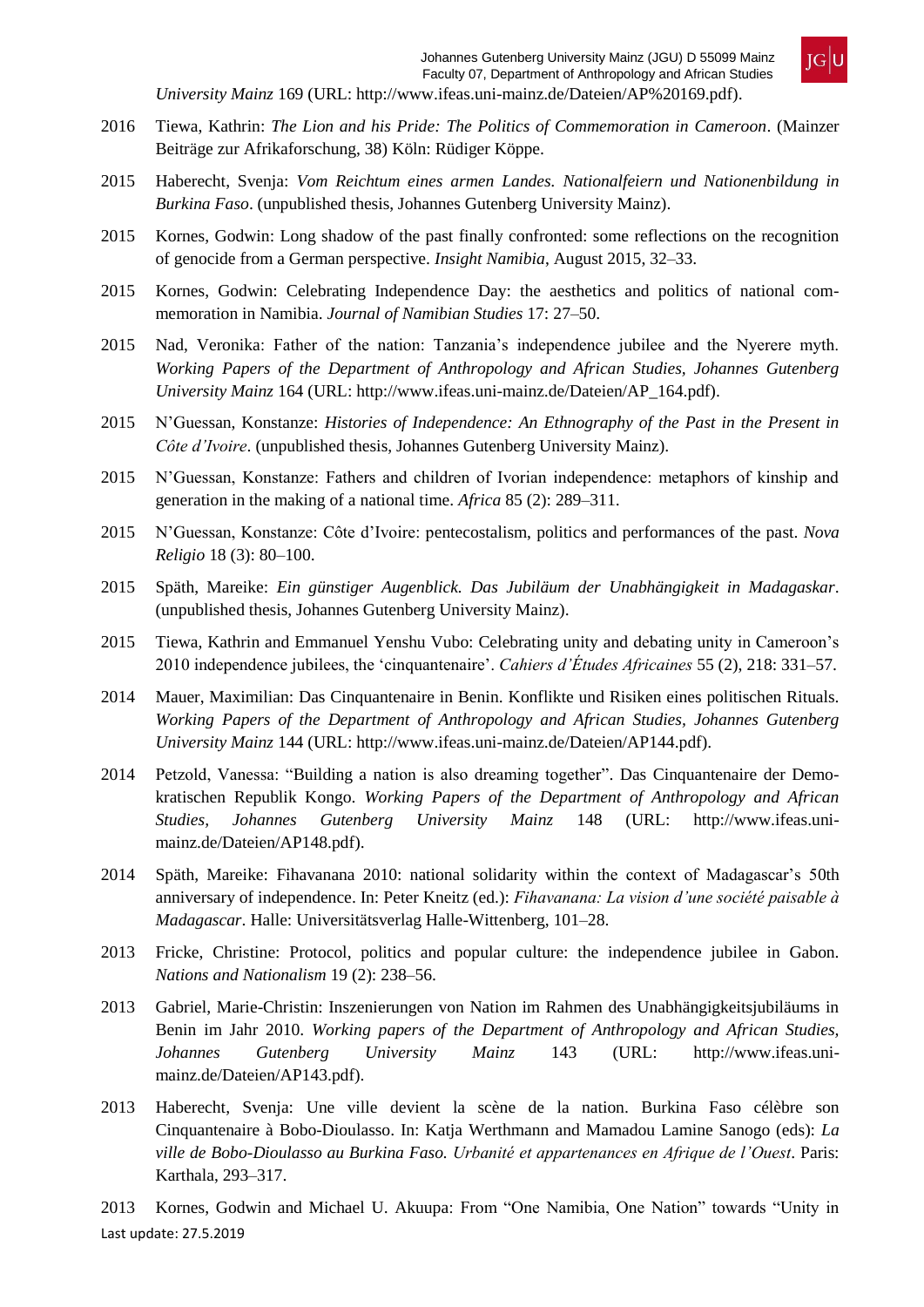

Diversity"?: shifting representations of culture and nationhood in Namibian Independence Day cele-brations 1990–2010. *Anthropology Southern Africa* 36 (1&2): 34–46.

- 2013 Lentz, Carola: Celebrating independence jubilees and the millennium: national days in Africa. *Nations and Nationalism* 19 (2): 208–16.
- 2013 Lentz, Carola: The 2010 independence jubilees: the politics and aesthetics of national commemoration in Africa. *Nations and Nationalism* 19 (2): 217–37.
- 2013 Lentz, Carola: Fêter la nation, la mettre en débat. Cinquante années d'indépendance et de construction nationale en Afrique. In: Odile Goerg, Jean-Luc Martineau and Didier Nativel (eds): *Les Indépendances en Afrique. L'événement et ses mémoires 1957/1960–2010*. Rennes: Presses Universitaires de Rennes, 449−68.
- 2013 Lentz, Carola: Ghana@50: celebrating the nation, debating the nation. *Cahiers d'Études Africaines*  211: 519−46.
- 2013 Lentz, Carola and Heike Becker: The politics and aesthetics of commemoration: national days in southern Africa. *Anthropology Southern Africa* 36 (1&2): 1−10.
- 2013 N'Guessan, Konstanze: "Independence is not given, it is taken": the Ivorian cinquantenaire and competing history/ies of independence. *Nations and Nationalism* 19 (2): 276–95.
- 2013 Späth, Mareike: Madagascar's independence jubilee: a nation's holiday in times of crisis. *Nations and Nationalism* 19 (2): 257–75.
- 2013 Späth, Mareike and Helihanta Rajaonarison: National days between commemoration and celebration: remembering 1947 and 1960 in Madagascar. *Anthropology Southern Africa* 36 (1&2): 47– 57.
- 2012 Fricke, Christine: Nation und Nationalismus in Afrika. Prozesse und Perspektiven. In: Thomas Bierschenk and Eva Spies (eds): *Kontinuitäten und Brüche. 50 Jahre Unabhängigkeit in Afrika*. Frankfurt a.M.: Köppe, 227–48.
- 2012 Fricke, Christine: Doing the nation: performative and everyday practices of national identities in Africa. In: Aderemi Ajala (ed.): *Nationalism and Politics in Post-Colonial Nigeria*. Köln: Köppe, 49–70.
- 2012 Kornes, Godwin: Nation building, nationale Erinnerungskultur und die Politik der Toten in Namibia. In: Larissa Fuhrmann et al. (eds): *Beiträge zur 3. Kölner Afrikawissenschaftlichen Nachwuchstagung (KANT 3)*. Köln: Institut für Afrikanistik. (URL: http://www.uni-koeln.de/philfak/afrikanistik/kant/data/Kornes\_KANT3.pdf)
- 2012 Lentz, Carola: Die Nation feiern, die Nation debattieren. Fünfzig Jahre Unabhängigkeit und Nationenbildung in Afrika. In: Thomas Bierschenk and Eva Spies (eds): *Kontinuitäten und Brüche. 50 Jahre Unabhängigkeit in Afrika*. Köln: Köppe, 205–25.
- 2011 Fricke, Christine: Non-Bilder der Nation. Über wandelnde Darstellungen afrikanischer Identitäten. In: Manuel Aßner, Jessica Breidbach, Abdel Amine Mohammed, David Schommer and Katja Voss (eds): *AfrikaBilder im Wandel? Quellen, Kontinuitäten, Wirkungen und Brüche*. Frankfurt a.M.: Peter Lang, 52–64.
- 2011 Fricke, Christine: Erinnern, Vergessen und die Politik des Schweigens. Das Cinquantenaire in Gabun. In: Carola Lentz and Godwin Kornes (eds): *Staatsinszenierung, Erinnerungsmarathon und Volksfest. Afrika feiert 50 Jahre Unabhängigkeit*. Frankfurt a.M.: Brandes und Apsel, 140–57.
- 2011 Gabriel, Marie-Christin, Julius Liebisch and Maximilian Mauer: Eine Feier, zwei Komitees und die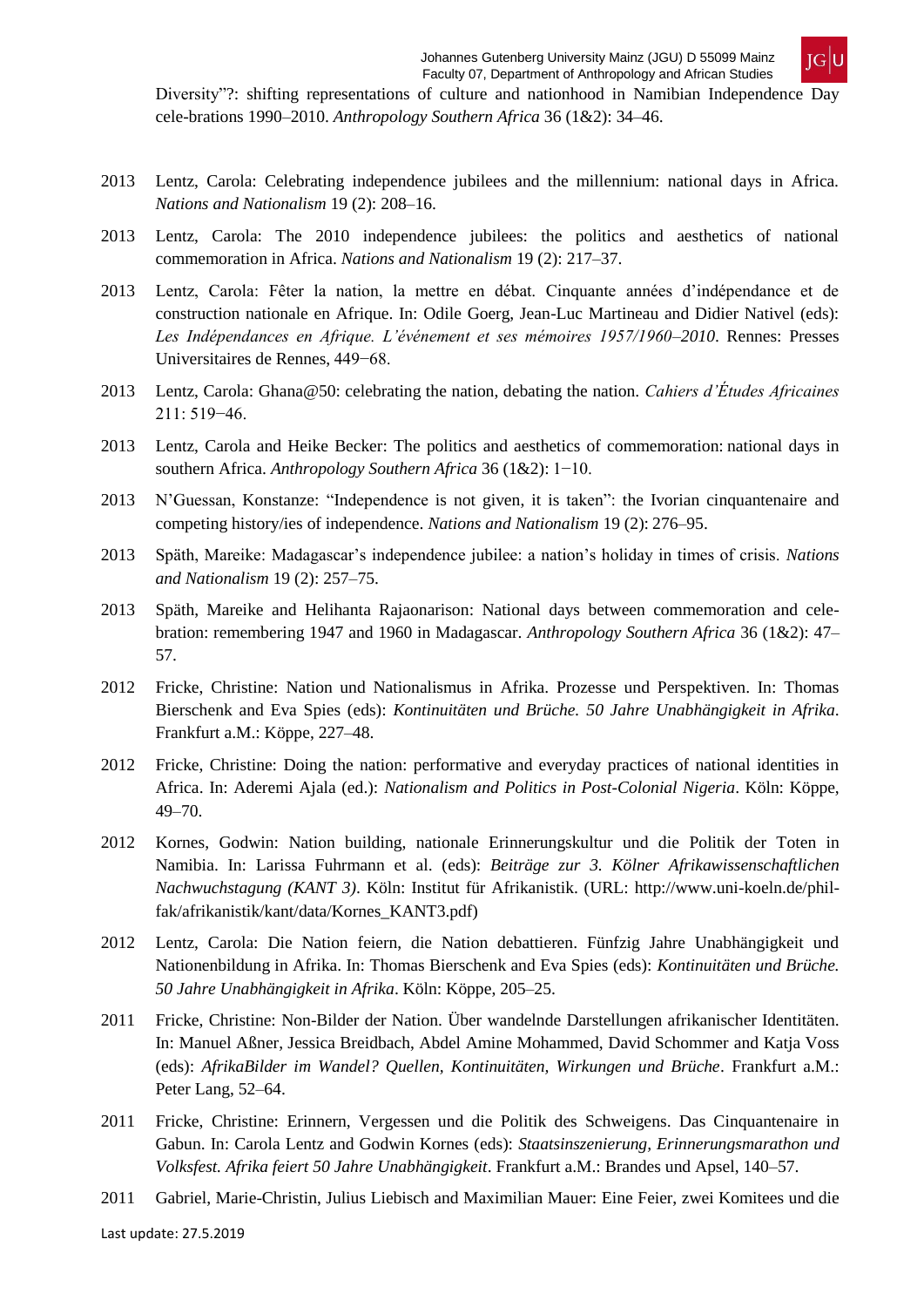Paradestraße. Das Cinquantenaire in Benin. In: Carola Lentz and Godwin Kornes (eds): *Staatsinszenierung, Erinnerungsmarathon und Volksfest. Afrika feiert 50 Jahre Unabhängigkeit*. Frankfurt a.M.: Brandes und Apsel, 110–22.

- 2011 Grimm, Eva and Helen Okafor: "Nigerias Größe und Macht feiern". Das Unabhängigkeitsjubiläum in Nigeria. In: Carola Lentz and Godwin Kornes (eds): *Staatsinszenierung, Erinnerungsmarathon und Volksfest. Afrika feiert 50 Jahre Unabhängigkeit*. Frankfurt a.M.: Brandes und Apsel, 175–93.
- 2011 Haberecht, Svenja: Erinnerungen und Hoffnungen. Das goldene Unabhängigkeitsjubiläum in Burkina Faso. *Zeitgeschichte-Online* Mai 2011.
- 2011 Haberecht, Svenja: "Gemeinsam bauen wir eine moderne Nation". Das Cinquantenaire in Burkina Faso. In: Carola Lentz and Godwin Kornes (eds): *Staatsinszenierung, Erinnerungsmarathon und Volksfest. Afrika feiert 50 Jahre Unabhängigkeit*. Frankfurt a.M.: Brandes und Apsel, 194–210.
- 2011 Kornes, Godwin: Der Kampf geht weiter! Das zwanzigjährige Unabhängigkeitsjubiläum in Namibia. In: Carola Lentz and Godwin Kornes (eds): *Staatsinszenierung, Erinnerungsmarathon und Volksfest. Afrika feiert 50 Jahre Unabhängigkeit*. Frankfurt a.M.: Brandes und Apsel, 211–29.
- 2011 Kornes, Godwin and Mareike Späth: Die Unabhängigkeitsjubiläen in Bildern. Ein Fotoessay. In: Carola Lentz and Godwin Kornes (eds): *Staatsinszenierung, Erinnerungsmarathon und Volksfest. Afrika feiert 50 Jahre Unabhängigkeit*. Frankfurt a.M.: Brandes und Apsel, 230–36.
- 2011 Lentz, Carola: Die afrikanischen Unabhängigkeitsjubiläen. Eine Einführung. In: Carola Lentz and Godwin Kornes (eds): *Staatsinszenierung, Erinnerungsmarathon und Volksfest. Afrika feiert 50 Jahre Unabhängigkeit*. Frankfurt a.M.: Brandes und Apsel, 7–36.
- 2011 Lentz, Carola: "Für die afrikanische Exzellenz streiten". Das Unabhängigkeitsjubiläum in Ghana. In: Carola Lentz and Godwin Kornes (eds): *Staatsinszenierung, Erinnerungsmarathon und Volksfest. Afrika feiert 50 Jahre Unabhängigkeit*. Frankfurt a.M.: Brandes und Apsel, 39–58.
- 2011 Lentz, Carola (ed.): Celebrating Africa@50: the independence jubilees in Madagascar, the DR Congo, Benin, Mali and Nigeria. *Working Papers of the Department of Anthropology and African Studies, Johannes Gutenberg University Mainz* 130 (UR[L: http://www.ifeas.uni](http://www.ifeas.uni-/)mainz.de/workingpapers/AP130.pdf).
- 2011 Lentz, Carola (ed.): Afrika@50. Vor-Ort-Berichte von den Unabhängigkeitsjubiläen in Kamerun, Madagaskar, DR Kongo, Benin, Côte d'Ivoire, Gabun, Mali, Nigeria und Burkina Faso. *Working Papers of the Department of Anthropology and African Studies, Johannes Gutenberg University Mainz* 126 (UR[L: http://www.ifeas.uni-mainz.de/workingpapers/AP126.pdf\)](http://www.ifeas.uni-mainz.de/workingpapers/AP126.pdf).
- 2011 Lentz, Carola and Godwin Kornes (eds): *Staatsinszenierung, Erinnerungsmarathon und Volksfest. Afrika feiert 50 Jahre Unabhängigkeit*. Frankfurt a.M.: Brandes und Apsel.
- 2011 Ley, Elena: Die Inszenierung von Geschichte. Das Cinquantenaire in Mali. In: Carola Lentz and Godwin Kornes (eds): *Staatsinszenierung, Erinnerungsmarathon und Volksfest. Afrika feiert 50 Jahre Unabhängigkeit*. Frankfurt a.M.: Brandes und Apsel, 158–74.
- 2011 N'Guessan, Konstanze: Von der Befreiung der Nation. Das Cinquantenaire in der Côte d'Ivoire. In: Carola Lentz and Godwin Kornes (eds): *Staatsinszenierung, Erinnerungsmarathon und Volksfest. Afrika feiert 50 Jahre Unabhängigkeit*. Frankfurt a.M.: Brandes und Apsel, 123–39.
- 2011 Petzold, Vanessa: Der Traum von einer besseren Zukunft. Das Cinquantenaire in der Demokratischen Republik Kongo. In: Carola Lentz and Godwin Kornes (eds): *Staatsinszenierung, Erinnerungsmarathon und Volksfest. Afrika feiert 50 Jahre Unabhängigkeit*. Frankfurt a.M.: Brandes und Apsel, 93–109.